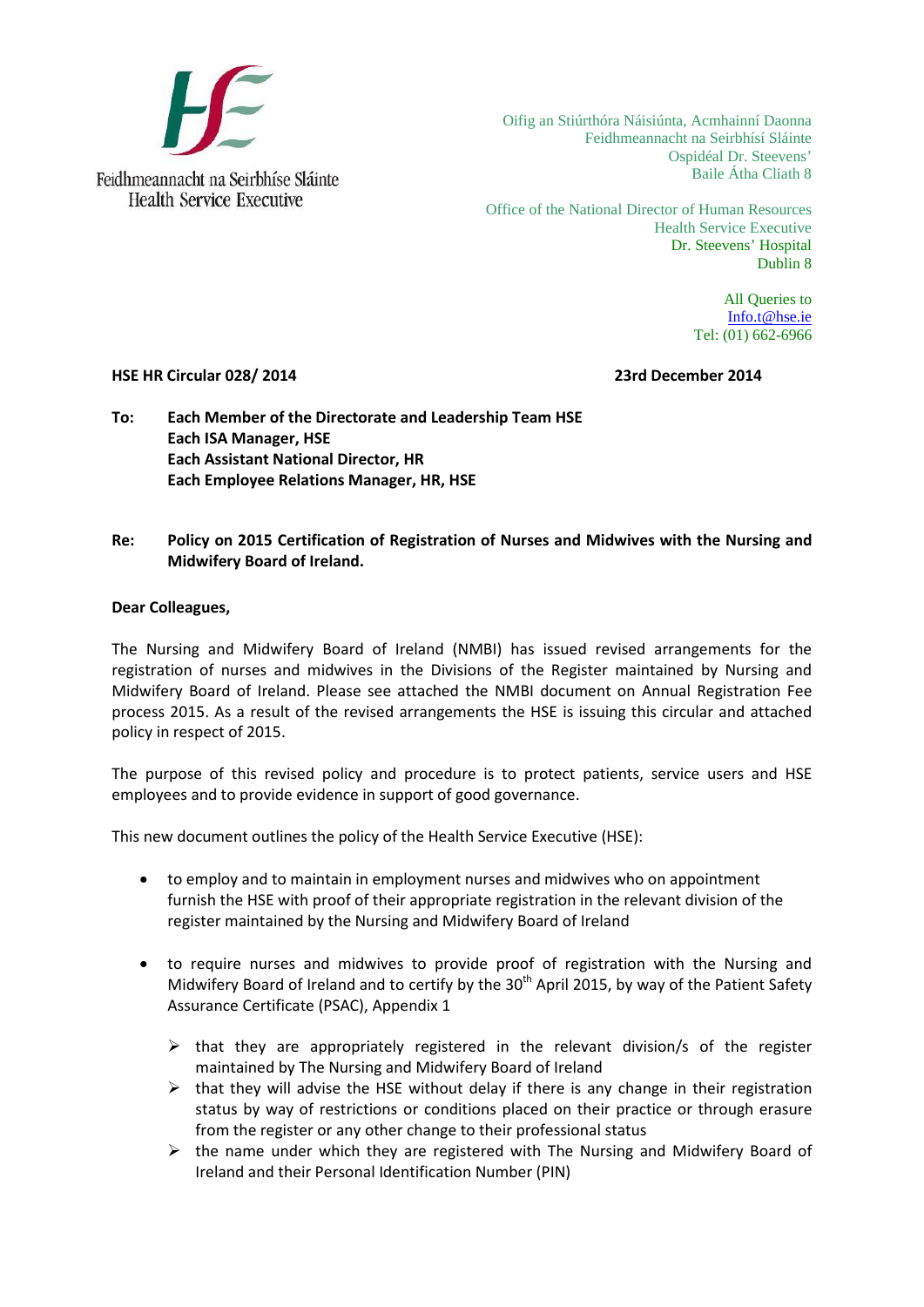$\triangleright$  that they have advised the Nursing and Midwifery Board of Ireland of any change in their professional or personal information (reference Section 46 (2), (a), (b) of the Nurses and Midwives Act 2011

Implementation of the policy and procedure requires:

- nurses and midwives to complete the Patient Safety Assurance Certificate (PSAC) by the 30<sup>th</sup> April 2015
- the verification of the information received by accessing the website of the Nursing and Midwifery Board of Ireland and,
- the entering of specified data into the SAP HR system or other appropriate employee records system where SAP HR has not been implemented.

The operation of the policy and procedure will be reviewed in September 2015 by nominees from the Office of Nursing and Midwifery Service Director, Quality and Patient Safety Directorate, the AND of HR, Health Business Services and the HR Directorate.

This policy is effective from the  $5<sup>th</sup>$  of January 2015.

Please bring this policy to the attention of all relevant staff in your area of responsibility.

The policy will be available on the HSE Intranet and Website at the following links:

http://hsenet.hse.ie/Intranet/Working\_in\_the\_HSE/resources/?importUrl=http://localhost:82/eng/s taff/Resources/hrppg/

### http://www.hse.ie/portal/eng/staff/Resources/hrppg/PoliciesProcedures.html

Queries in respect of registration with the Nursing and Midwifery Board of Ireland should be directed to the Nursing and Midwifery Board of Ireland, 18/20 Carysfort Avenue, Blackrock, Co. Dublin, telephone 01 266 9777 or e-mail [registration@nursingboard.ie](mailto:registration@nursingboard.ie)

Queries in respect of HSE nursing and midwifery issues should be directed to Dr. Michael Shannon, Director of Nursing & Midwifery Services & Assistant National Director, Clinical Strategy & Programmes Division, HSE Tel:01 635-2471 or by e-mail [michael.shannon@hse.ie](mailto:michael.shannon@hse.ie)

Any HR queries in respect of this Circular or policy should be directed to Mr. Paddy Duggan, WPAI, HR Directorate, HSE, Oak House, Millennium Park, Naas, Co. Kildare. 045 880400 or by e-mail to paddy.duggan2@hse.ie

Yours sincerely,

**Ian Tegerdine National Director of Human Resources**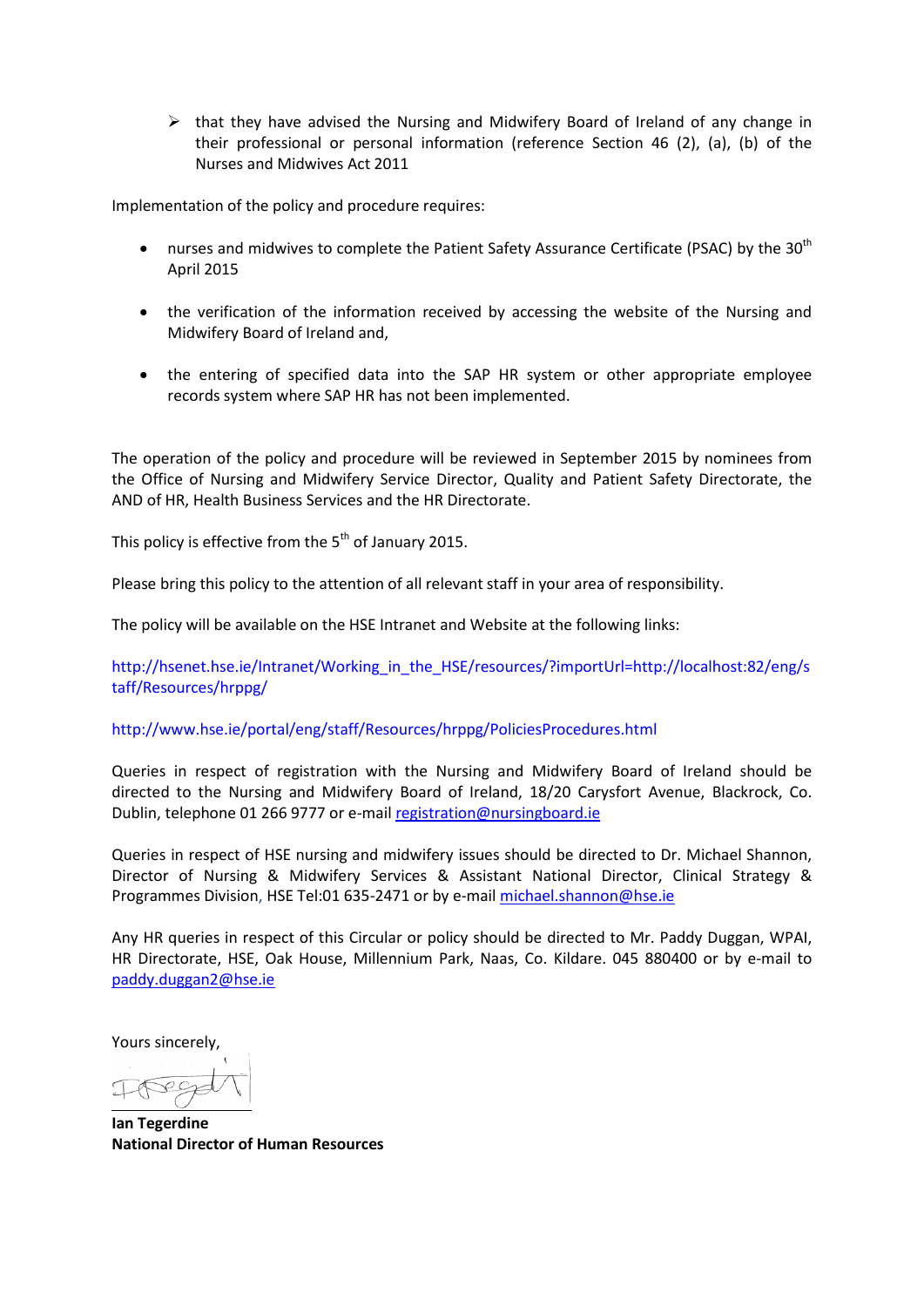

# **HSE Policy on Certification of Registration of Nurses and Midwives with the Nursing and Midwifery Board of Ireland for 2015**

| <b>Document</b><br>developed by | <b>HR Directorate</b>             |                                                  |                                                                                 |
|---------------------------------|-----------------------------------|--------------------------------------------------|---------------------------------------------------------------------------------|
| <b>Revision number</b>          | 1                                 | <b>Document</b><br>approved by                   | Ian Tegerdine, Interim<br><b>National Director of</b><br><b>Human Resources</b> |
| Approval date                   | 23 <sup>rd</sup> December<br>2014 | <b>Responsibility</b><br>for<br>implementation   | As specified in Section<br>6                                                    |
| <b>Revision date</b>            |                                   | <b>Responsibility</b><br>for review and<br>audit | As specified in Section<br>8                                                    |

# **Table of Contents**

- 1.0 Policy
- 2.0 Purpose
- 3.0 Scope
- 4.0 Legislation/other related policies
- 5.0 Glossary of Terms and Definitions
- 6.0 Roles and Responsibilities
- 7.0 Procedure/Protocol/Guideline
- 8.0 Revision and Audit
- 9.0 References
- 10.0 Appendices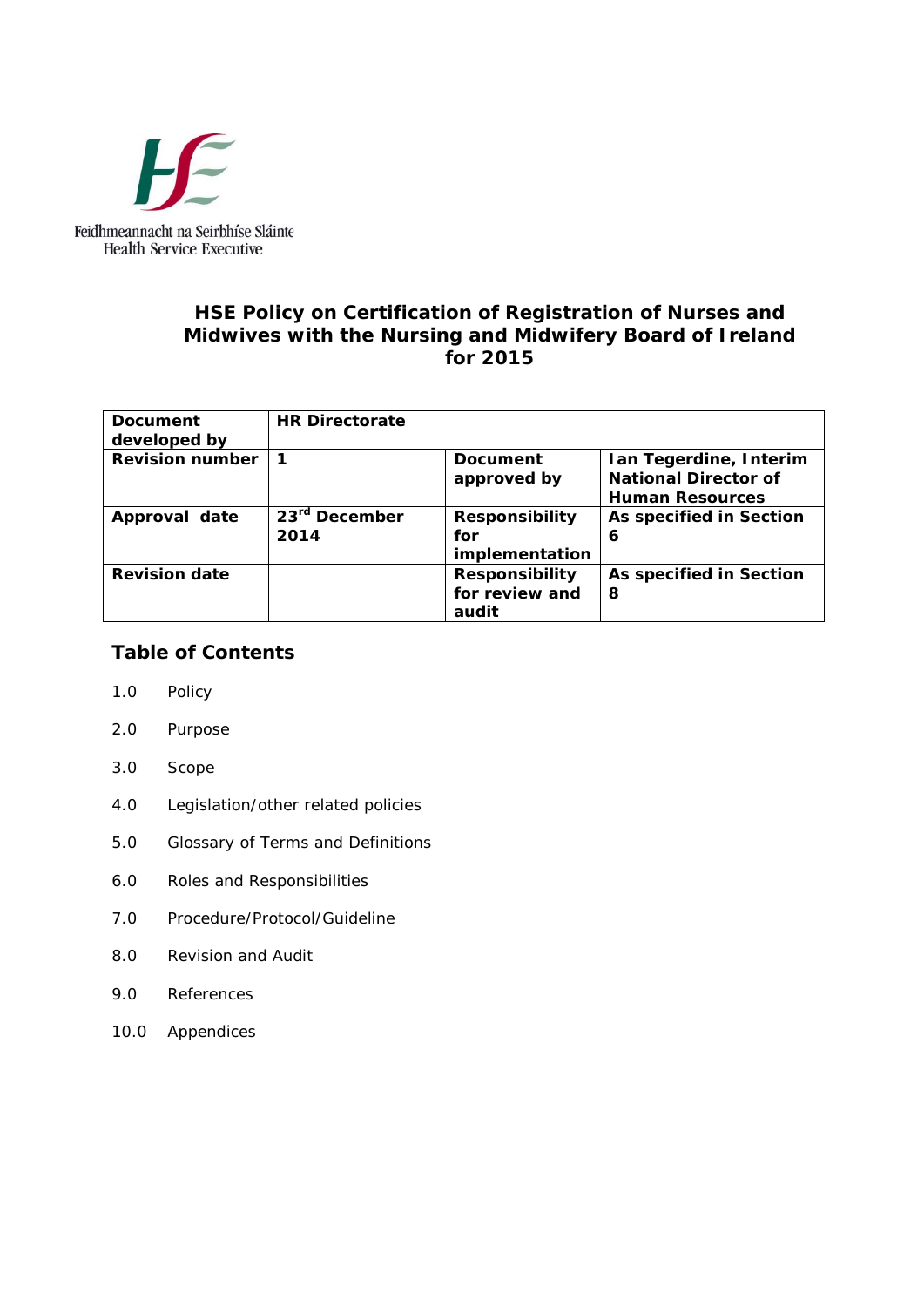# **1.0 Policy Statement**

- 1.1 It is the policy of the Health Service Executive (HSE) to employ and to maintain in employment nurses and midwives who on appointment furnish the HSE with proof of their appropriate registration in the relevant division/s of the register maintained by the Nursing and Midwifery Board of Ireland.
- 1.2 It is the policy of the HSE to require nurses and midwives to provide proof of registration with the Nursing and Midwifery Board of Ireland and to certify by the 30<sup>th</sup> April 2015, by way of the Patient Safety Assurance Certificate (PSAC), Appendix 1:
	- 1.2.1 That they are appropriately registered in the relevant division/s of the register maintained by the Nursing and Midwifery Board of Ireland
	- 1.2.2 That they will advise the HSE without delay if there is any change in their registration status by way of restrictions or conditions placed on their practice or through erasure from the register or any other change to their status
	- 1.2.3 The name under which they are registered with The Nursing and Midwifery Board of Ireland and the Personal Identification Number (PIN).
	- 1.2.4 That they have advised the Nursing and Midwifery Board of Ireland of their particulars as required by the Nurses and Midwifery Board of Ireland (reference Section 46 (2), (a), (b) of the Nurses and Midwives Act 2011.)
- 1.3 It is the policy of the HSE to suspend from employment any nurse or midwife who does not provide the PSAC by the 30th April annually to their head of discipline or service manager.
- 1,4 It is the policy of the HSE to manage any nurse or midwife who is removed from the register of nurses or midwives maintained by the Nursing and Midwifery Board of Ireland in accordance with *HSE HR Circular 012/12 Policy on Erasures and Sanctions issued by Regulatory Authorities against HSE employees*.
- 1.5 The HSE reserves the right to report to An Garda Siochana, in support of sections 39 and 44 of the Nurses and Midwives Act 2011 (see 7.5 below), any employee of the HSE who presents themselves as a nurse or midwife to the HSE or practices as a nurse or midwife in the HSE without the appropriate registration in the relevant division/s of the register maintained by the Nursing and Midwifery Board of Ireland.

# **2.0 Purpose**

The purpose of this policy and procedure is to protect patients, service users and HSE employees and to provide evidence in support of good governance.

# **3.0 Scope**

This Policy and procedure applies to:

3.1 Each individual employed as a nurse or midwife by the HSE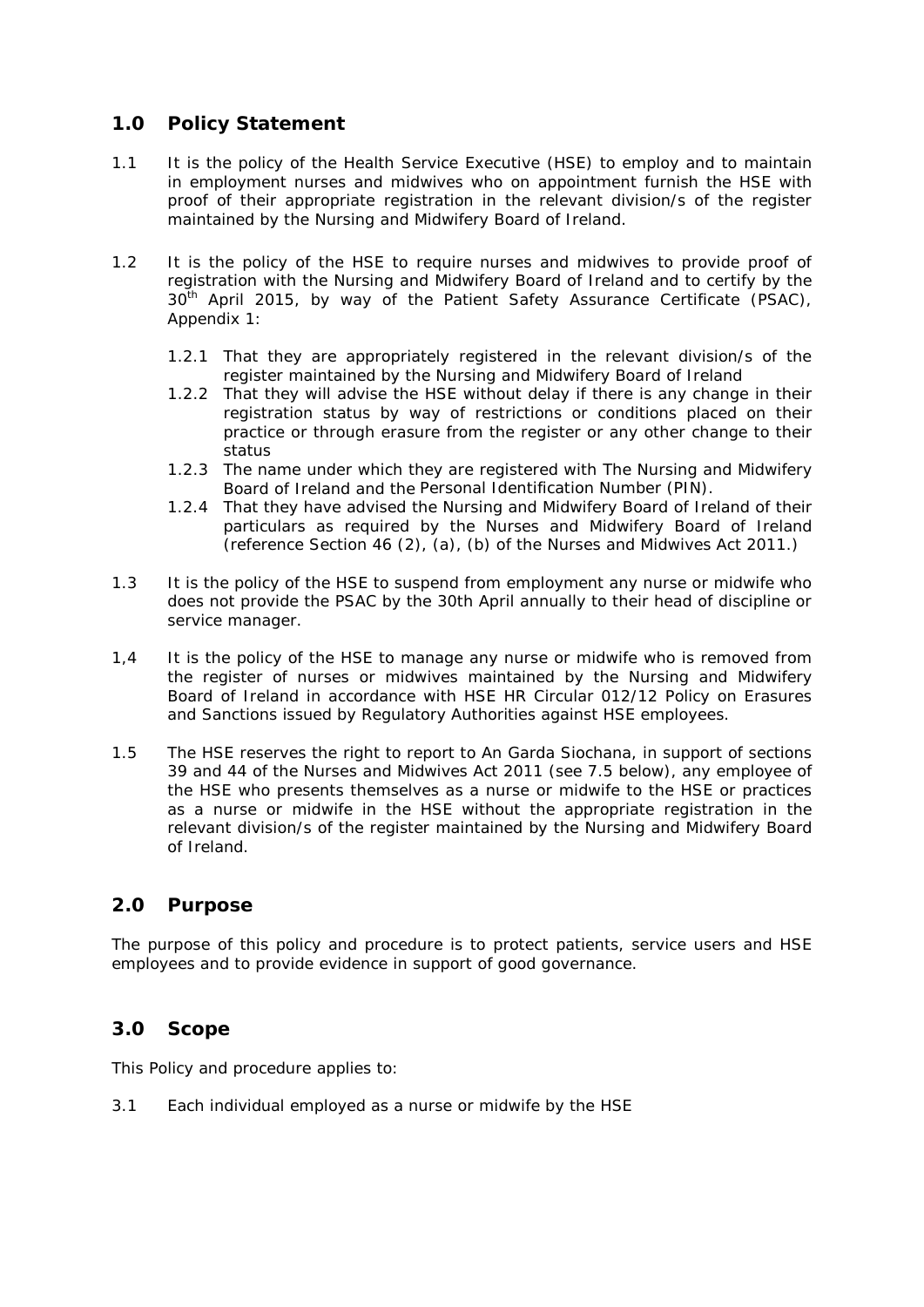- 3.2 Each person employed in a position that requires a nursing or midwifery qualification, e.g. Bed Managers in certain hospitals and those employed in education or research
- 3.3 The Directors of Nursing/Midwifery
- 3.4 Any nurse or midwife who is normally employed in a non-nursing role but who practices as a nurse or midwife on an occasional basis e.g. relief cover at weekends, holidays etc.
- 3.5 Managers of Services, who are not Directors of Nursing/ Midwifery who are responsible for managing nurses and midwives
- **3.6** Each National Director, Hospital Group CEO, Community Health Organisation Chief Officer, Assistant National Director of Human Resources at Regional level, Assistant National Director of Human Resources Health Business Services and the individuals designated by them for the purpose of ensuring compliance with this policy and procedure

# **4.0 Legislation/other related policies:**

The relevant primary legislation is the Nurses and Midwives Act 2011. Specifically but not limited to

Part 6, Registration and Practice

Other relevant legislation: Data Protection Act 1988 and amendment Act 2003

HSE related policies:

- $\triangleright$  HR Circular 012/12 Policy on Erasures and Sanctions issued by Regulatory Authorities against HSE employees
- Disciplinary Procedure for Employees of the Health Service Executive *HSE*

# **5.0 Glossary of Terms and Definitions:**

- **The Act -** The Nurses and Midwives Act 2011
- **Division/s –** The Division/s of the Register maintained by the Nursing and Midwifery Board of Ireland
- **HBS –** Health Business Services
- **Other staff record systems -** As SAP HR has not been deployed in HSE South it will use its existing staff record system to comply with this policy and procedure
- **PIN -** The Personal Identification Number assigned by the Nursing and Midwifery Board of Ireland to each registered nurse and midwife
- **PSAC Patient Safety Assurance Certificate**
- **Proof of registration with the Nursing and Midwifery Board of Ireland**; -. Original registration certificate for the current year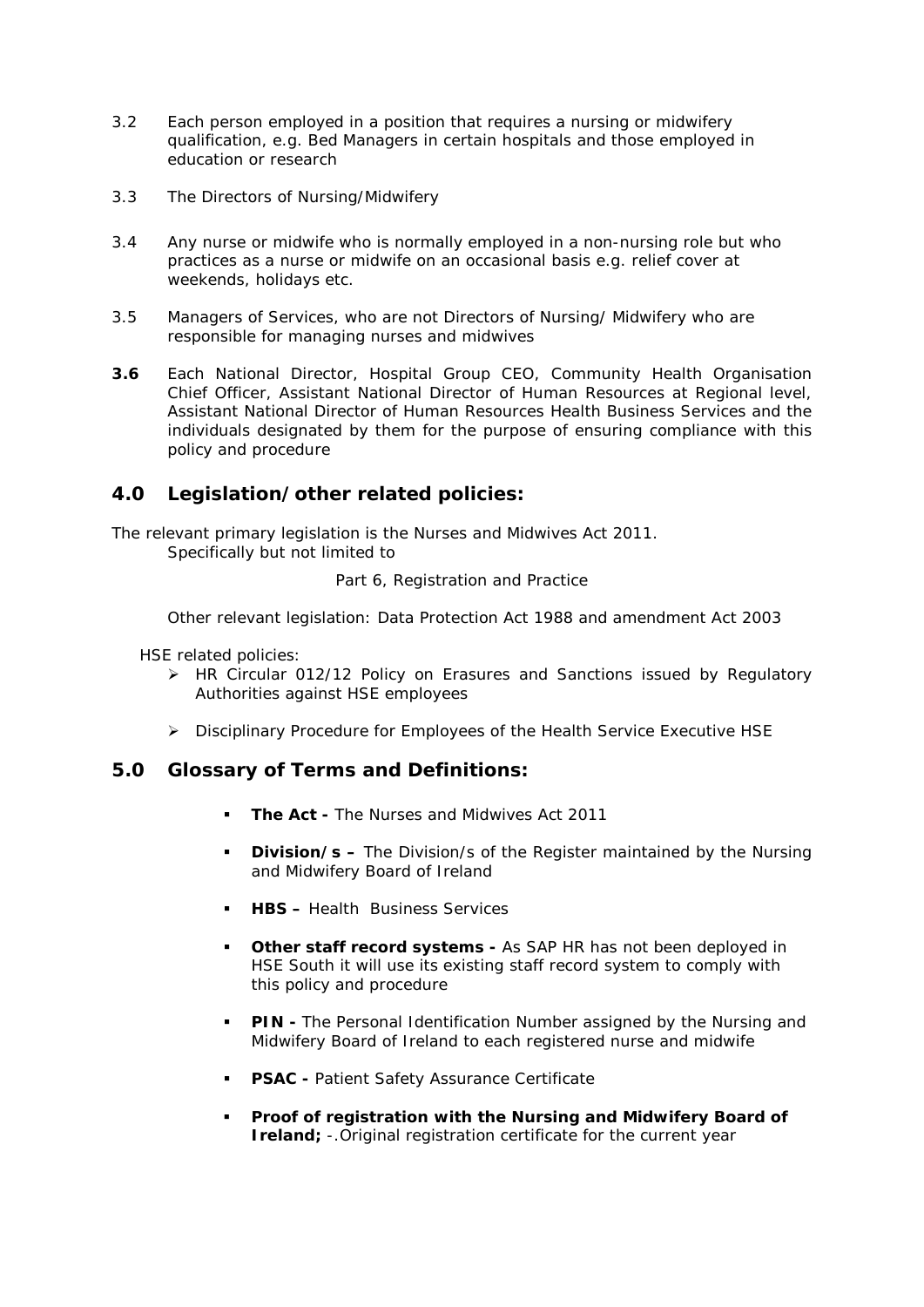- **Regional -** Refers to former HSE Dublin Mid Leinster, Dublin North East, West AND South
- **Service Manager** A manager who is not a Director of Nursing / Midwifery but has responsibility for managing nurses or midwives

**AND of HR** – Assistant National Director of Human Resources

## **6.0 Roles and Responsibilities**

- 6.1 **The individual nurse or midwife** is, as a condition of their employment, personally responsible and accountable for maintaining appropriate registration in the relevant Division/s of the register maintained by The Nursing and Midwifery Board of Ireland.
- 6.2 **The individual nurse or midwife** is personally responsible for completing the PSAC by the 30th April 2015.

#### 6.3 **The Director of Nursing/Midwifery or Service Manager with responsibility for nurses or midwives** is responsible for:

- 6.3.1 Requesting each nurse and midwife to complete the PSAC by the 30th April 2015
- 6.3.2 Advising each nurse or midwife that failure to provide the proof of registration and to complete the PSAC by the appointed date may result in suspension from employment and investigation under the HSE's Disciplinary Procedure
- 6.3.4 Storing a copy of proof of registration and the completed PSAC in the local site
- 6.3.5 Validating the registered name, the PIN number and registration in the Division/s of the register supplied on the PSAC using the website of the Nurses and Midwifery Board of Ireland
- 6.3.6 Ensuring that the information contained in the completed PSAC is entered into the SAP HR system, or other staff record systems (HSE South), using the local personal administration procedures for amending employee information, see 7.3
- 6.3.7 Advising the relevant Regional AND of HR, or National Director in the case of Corporate employees, through local HR managers where they exist, of the names of the nurses and midwives who fail to provide proof of registration or to complete the PSAC by the 30<sup>th</sup> April 2015
- 6.3.8 Advising any nurse or midwife who fails to provide proof of registration or to completed the PSAC by the appointed date that, on the grounds of patient safety, they may be suspended from employment pending further investigation of their registration status in compliance with this policy and procedure

#### 6.4 **The Divisional HR Managers, Regional AND of HR** and the **AND HR of HBS shall:**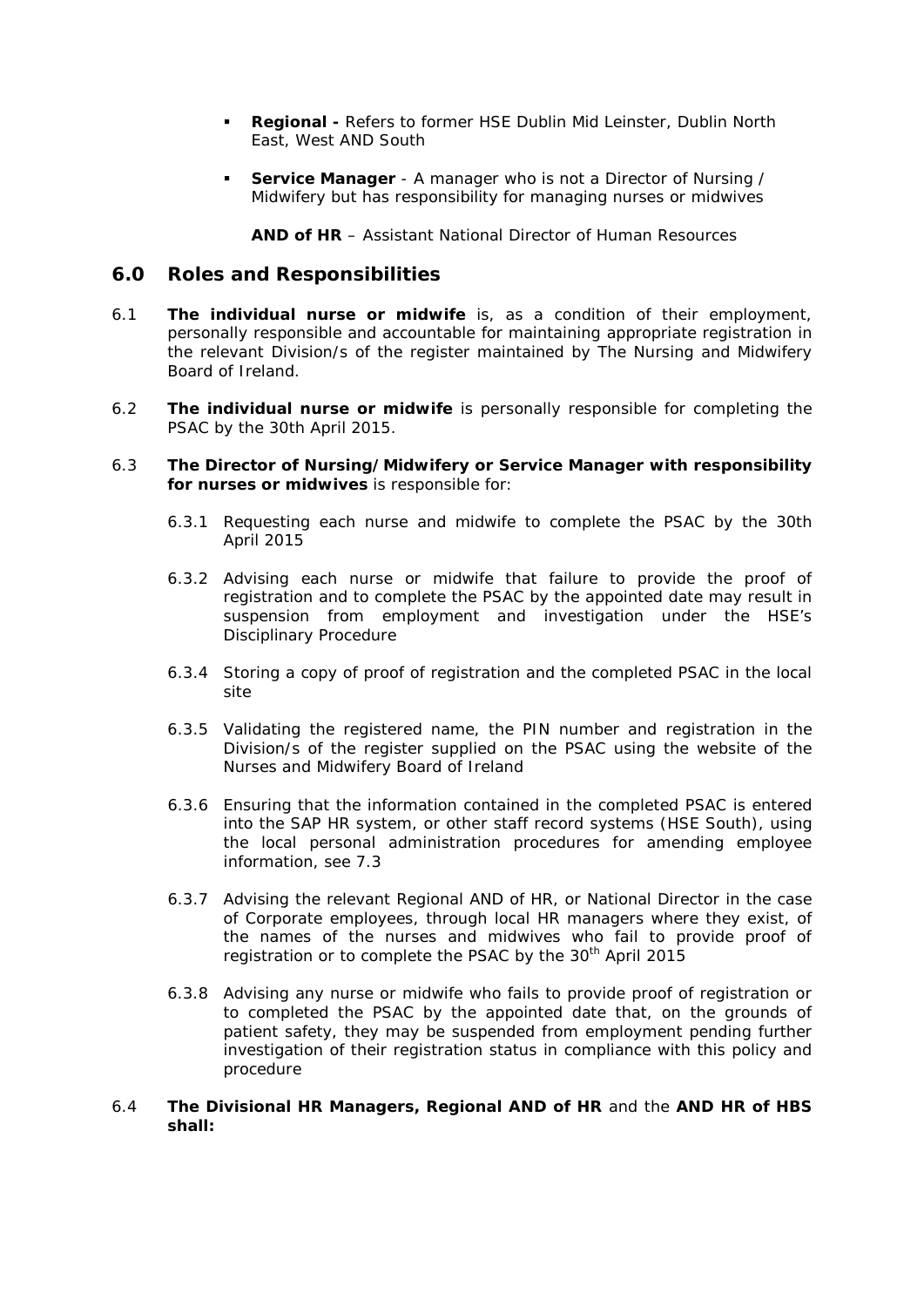- 6.4.1 Establish a process within their Region or Service that will ensure that the required information is recorded on the SAP HR system or other staff record system (HSE South) by the 31<sup>st</sup> July annually
- 6.4.2 Ensure that a failure to provide proof of registration or to complete a PSAC is managed in compliance with this policy and is investigated using the HSE's Disciplinary Procedure
- 6.4.3 Report on an on-going basis to the nomination of the relevant Division details of the reported failures to complete the PSAC, the actions taken in respect of these failures and the outcome of these actions
- 6.5 **Each National Director is responsible** for ensuring that this Policy and Procedure is implemented in their Directorate. Each National Director is also responsible for identifying and implementing the necessary systems and processes within their Directorate in support of this policy and procedure.

### 6.6 **The Nursing and Midwifery Services Director shall:**

- 6.7.1 Send by e-mail this notice to each Director of Nursing/Midwifery for the information of nurses and midwives in their services
- 6.7.2 Have this policy and the PSAC form published on the Office of the Nursing and Midwifery Services section on the HSE's intranet and website.

## **7.0 Procedure**

## 7.1 **Annual completion of the PSAC**

The relevant Director of Nursing/Midwifery or Service Manager will by the 31<sup>st</sup> January 2015 request each nurse or midwife to supply proof of registration and to complete and return the PSAC to them by the 30th April 2015.

- 7.2 A copy of the completed and validated PSAC will be sent, using local procedures, by the Director of Nursing / Midwifery or relevant Service Manager to the local SAP HR / other staff records' system office. A copy will be maintained locally by the relevant Director of Nursing/Midwifery or Service Manager for audit purposes.
- 7.3 The following information will be entered into the SAP HR system or other staff record system by the designated personal administration section,

### **Information required SAP HR field**

- Name of the statutory regulatory authority (ID Type)
- Individual's PIN (ID number)
- PSAC expiry date of the  $31<sup>st</sup>$  December annually (Valid to)
- Renewal date in all cases  $1<sup>st</sup>$  January ` (Renewal date)
- 

• Birth name (Birth name)

Nurses or midwives who submit the PSAC will have the status *Active* entered in their record in the *Application Status* field on SAP HR. A similar description will be entered in the appropriate field in other staff record systems.

7.4 The names of the nurses and midwives who by the 30th April have not supplied proof of registration or the PSAC will be forwarded by the Director of Nursing/Midwifery or relevant Service Manager, through local HR managers where they exist, to the Regional Assistant National Director of HR, or National Director in the case of corporate employees.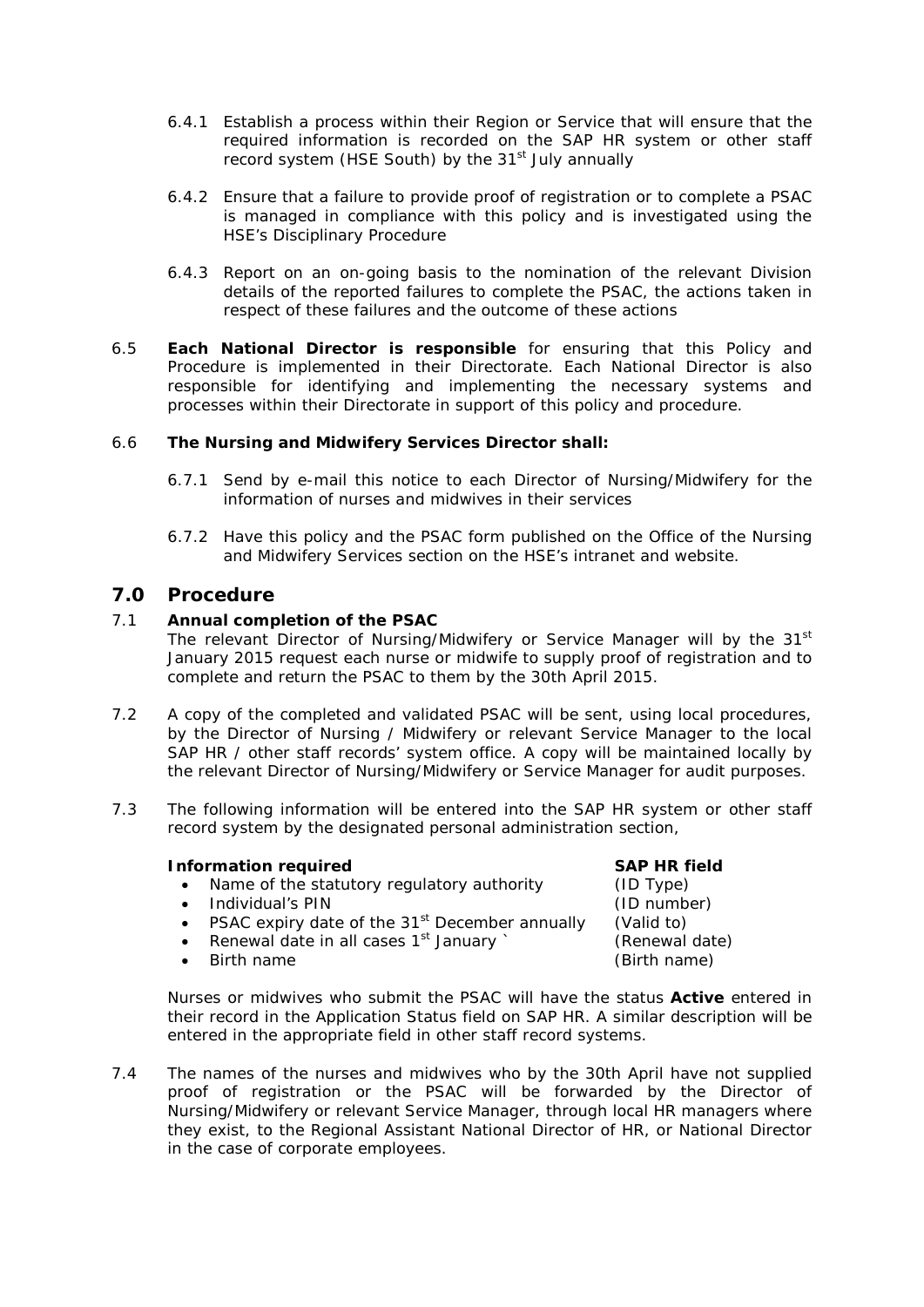7.5 Following a preliminary review of the facts by the Regional AND of HR and the Director of Nursing/Midwifery or relevant Service Manager, the nurse or midwife may be suspended from employment pending a full investigation using the HSE's Disciplinary Procedure.

# **8.0 Revision and Audit:**

The operation of the policy and procedure will be reviewed in September by nominations from the Office of Nursing and Midwifery Service Director, Quality and Patient Safety Directorate, the AND of National HR Services and the HR Directorate.

# **9.0 References/bibliography: N/A**

# **10.0 Appendices:**

**Appendix 1:** The Patient Safety Assurance Certificate